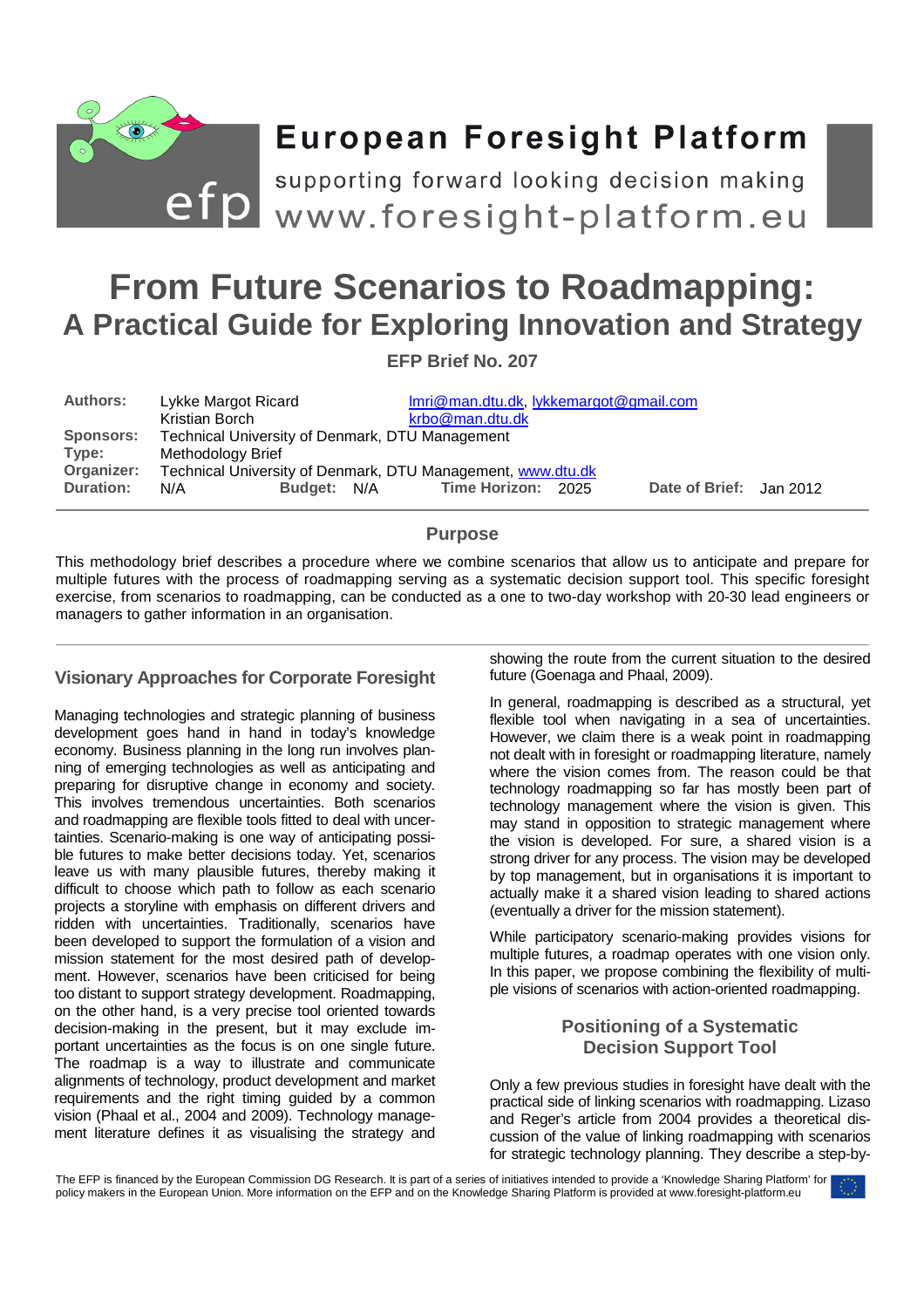step process of creating scenarios to open up a variety of possible futures. However, they also perceive visions as desirable pictures of conceivable futures. Yet this is not necessarily so. In line with Saritas and Aylen's article from 2010 that roadmapping usually builds on one future and scenarios on multiple futures, we suggest that combining these methods will add value by exploring possible innovation paths and identifying knowledge gaps and critical decision-points at a given time, thus improving strategy-making. However, in contrast to Saritas and Aylen, who build one roadmap for each scenario, we use the scenarios to develop a common understanding, a common vision, which is a necessary requirement in a corporate setting.

This methodology therefore combines the four scenarios that allow us to anticipate and prepare for multiple futures based on a common vision, which serves as the driver for the roadmapping processes. Linking scenario-making to roadmapping involves moving from an exploratory study of possible futures towards a more goal-oriented strategic roadmap – meaning in this case that the scenario exercise is a playground for building visions.

### **From Four Visions to Consensus**

Our point of departure is a group of lead engineers, technology managers or a division of a company – public or private – involved in exploring innovation and future developments (20-30 persons). The group has some insight in the present strategies of a company and the challenges it faces. The STEEPV acronym for the six themes of thinking about the future, social, technology, economics, ecology, politics and values, guides the search for future uncertainties (Loveridge, 2002; id. and Saritas, 2009). Examples are climate change, new technologies, political change and policy drivers, scarce resources (e.g. oil, gas and minerals), economic crisis, and social factors, such as demographic change, change in access to skilled staff, costumer needs etc. We use the STEEPV themes for trends and drivers up to 2025 to facilitate the construction of four future scenarios. The scenarios are constructed based on two identified uncertainties and a number of market drivers (Figure 1).

#### **Figure 1. Four scenarios, two uncertainties**



Managers justifiably involve experts in technology management to give technical and market advice, but often no one really exactly knows where technologies and markets are heading in the long run. This is where scenario thinking becomes important because it allows raising important questions:

Which set of multiple futures might be likely? How can the company prepare for them?

The **exercise** divides the participants into four groups, a group for each scenario. The **task** is to give the scenario a name and formulate a short narrative formulated into a vision. A vision is explained as a desired picture of the company's position in each scenario given the uncertainties. Figure 2 illustrates the results.

#### **Figure 2. Four scenarios, four visions**



The next step is to synthesise the four visions into one common vision for the following participatory technology roadmapping exercise to build upon. Based on the four scenarios, the participants develop a common vision for the firm to meet the challenges envisaged up to 2025.

#### **A Common Vision Is Developed in Plenum**

The common vision exercise provides a bridge from the four scenarios to the explorative roadmapping process. It is based on a consensus process integrating the four visions from the scenarios into one shared vision. The common vision acts as the driver in the technology roadmapping process and provides guidance toward the desired future.

The group is then introduced to roadmapping, moving from an explorative strategic landscape towards a more goal-oriented technology roadmap. In plenum, the group is presented with a framework of the strategic landscape. The participants again apply the STEEPV themes, but this time they have a common vision and a timeline.

The common vision is placed in the framework to highlight the common direction. Post-its are placed along the timeline from the present up to 2025, aligning the layers as illustrated in Figure 3 and 4. Brief comments and discussion are welcomed as the post-its are placed along the layers.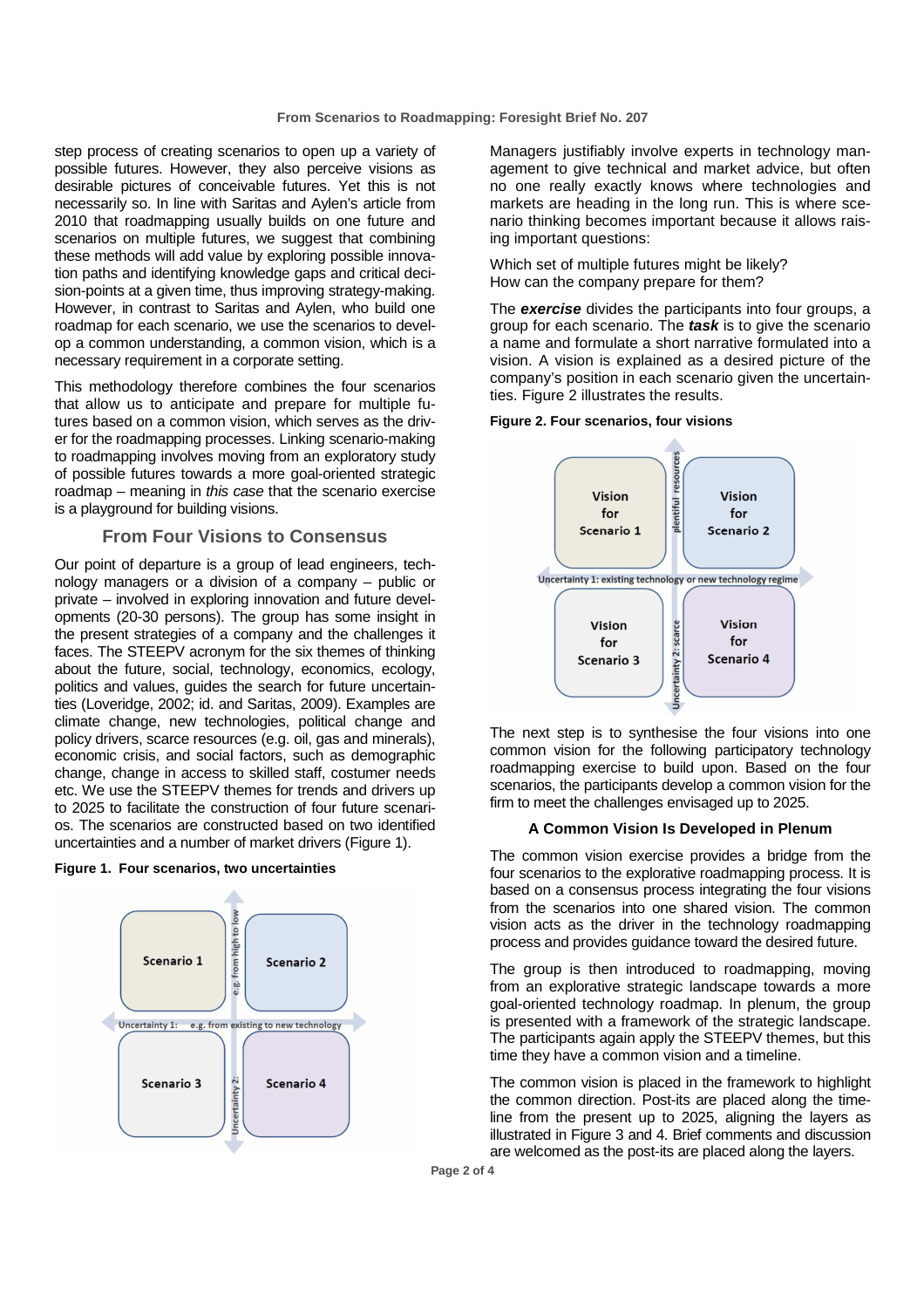

#### **Figure 3. Identifying innovation gaps**

The outline in Figure 3 is adapted from (Phaal et al., 2009, Phaal and Muller, 2007 and 2009).

The information gathered using the post-its from the previous exercise is condensed into the plenum roadmap, and specific issues or new innovation ideas are placed, discussed and eventually ranked by each participant, placing a red dot on the most important ideas to be explored using the roadmap framework.

In our exercise, five technology roadmaps were developed, as there were five groups, providing five new ideas and five development paths for each idea or issue, which were in line with the common vision. The common vision should be seen as the key driver in the innovation process.

## **Manuel for a One-day Workshop: A Practical Guide to Our Methodology**

First, we include a brief theoretical introduction to scenario thinking to create awareness among the participants for the social shaping of the future by showing the possibility of equally plausible alternative paths of development.

After the introduction follows a brainstorm session. First, each participant produces post-its for trends and drivers up to 2025 using the STEEPV themes as guidance. Thereafter, we conduct collective brainstorming in plenum where all post-its are placed on a large whiteboard. As facilitators, we cluster the post-its according to the STEEPV themes. The participants then vote on the most uncertain and most likely trends and drivers. The plenum consents on two drivers for constructing the scenarios. Using a simple matrix, the plenum constructs a framework for four scenarios up to 2025. Four groups work on constructing a scenario each based on one vision.

## **Meta-level Considerations**

**1. Learning from scenario-making**: We see scenarios as a creative way of inspiring innovation. The lesson to be learned from the scenarios is that the decisions made in the present are of strategic relevance to the future and thus

In general, the roadmap provides a visual representation of layers of information related to developments of technologies in the context explored.

The focus on condensing the complex information into one graphical framework is a key benefit of technology roadmaps, allowing to visualise market pull and technology push while checking for consistency in alignments of market and business drivers with product and services and R&D development to ensure the right timing for entering the market (Goenago-Larranaga and Phaal, 2010).

#### **Figure 4. Design of the roadmap and structure**



After the groups present each scenario and their vision, a consensus process in the plenum leads to formulating a consensual vision. The major value of this procedure is building cohesion around this common vision before introducing the roadmap framework.

The roadmapping exercise works with two types: strategic landscape and technology roadmapping. The common vision is the driver for the roadmaps since it guides the process towards achieving a desired future. The participants vote to determine the five topics they consider most import to be explored via roadmapping.

Five **technology roadmaps** – one on each topic – are developed in newly formed groups. The roadmaps support identifying current knowledge gaps if the desired future is to be reached. The framework allows the participants to recognise challenges and critical decision-points that one needs be aware of to respond in time to windows of opportunity.

The process ends by evaluating the exercises in plenum.

actually part of shaping it since the long-term future is an open process. We therefore conclude that scenario thinking creates awareness of socially shaping the future by showing the possibility of equally plausible alternative paths of development in industry.

**For more information visit the website and subscribe to the mailing list at www.foresight-platform.eu**